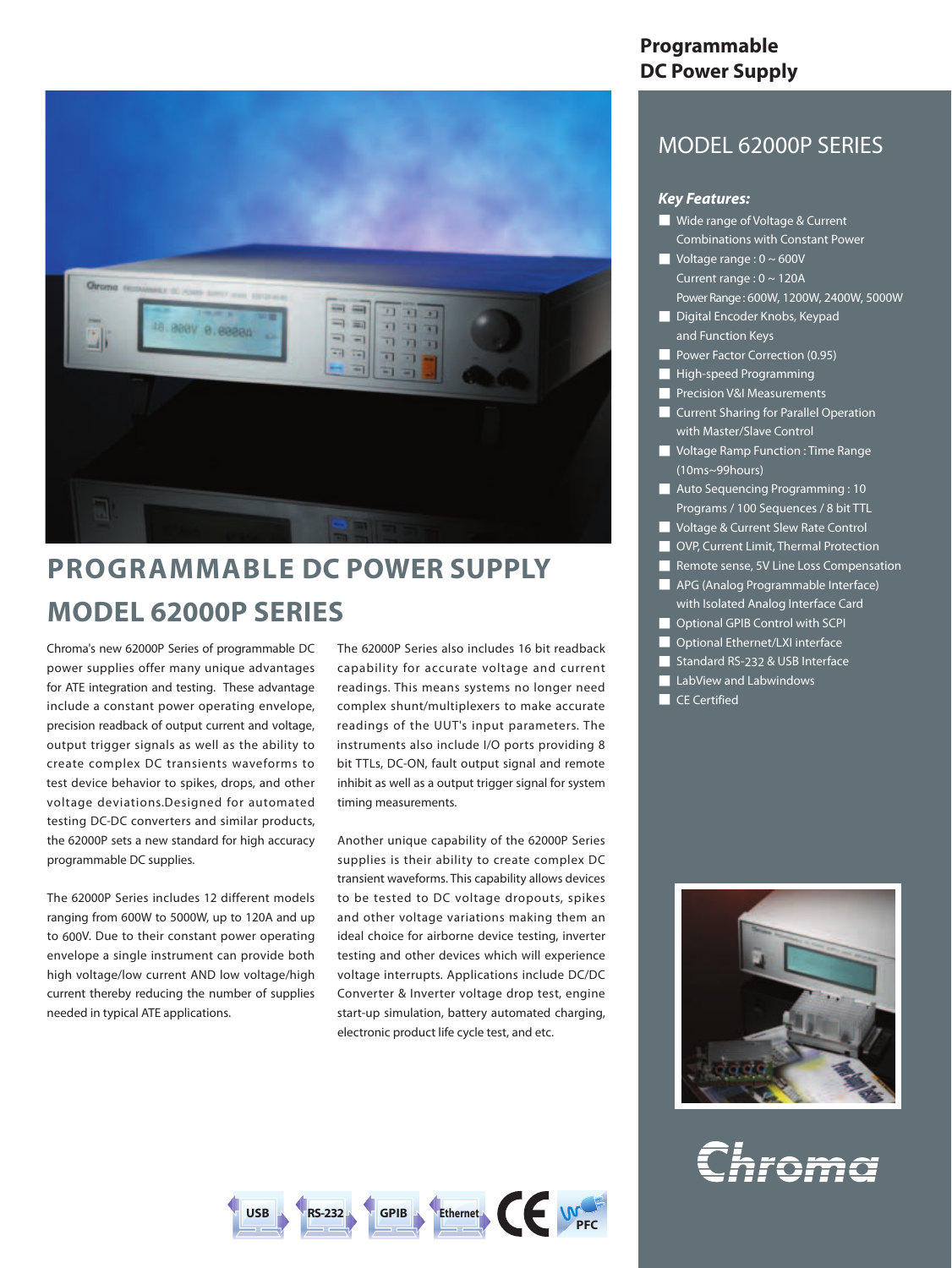## **WIDE OPERATING REGION WITH CONSTANT POWER**

The 62000P Series supplies offer a wide operating region. For example, the output specification for model 62012P-80-60 is 1200W/80V/60A, it allows operating flexibly in various combinations as shown in the figure at the right. As shown conventional power supplies provide the same rated current at all output voltages, however, the 62000P provides greater current at lower output voltages. This means both low voltage/high current and high voltage/low current UUTs can be tested using a single supply avoiding the for multiple supplies saving cost and space within typical ATE systems.



#### **MASTER/SLAVE PARALLEL & SERIAL CONTROL**

When high power is required, it is common to connect two or more power supplies in parallel or series. The 62000P Series supplies have a smart Master / Slave control mode making series/parallel operation fast and simple. In this mode the master scales values and downloads data to slave units so programming is simple and current sharing automatic.



## **PROGRAMMING SEQUENCES APPLICATIONS**

The 62000P Series supplies allow for 100 user programmable sequences with time settings ranging from 5ms to 15000s, voltage / current slew rate control and 8 bit TTL output for automated test applications. Applications include DC/DC Converter & Inverter voltage dropout testing, engine start-up simulation, battery automated charging, product life cycle testing and airborne avionics testing.





The 62000P Supplies provide 8 output TTL bits with timing control. These control lines can be used for VID control of VRM or to control other discrete signals.

Drop of ISO 16750-2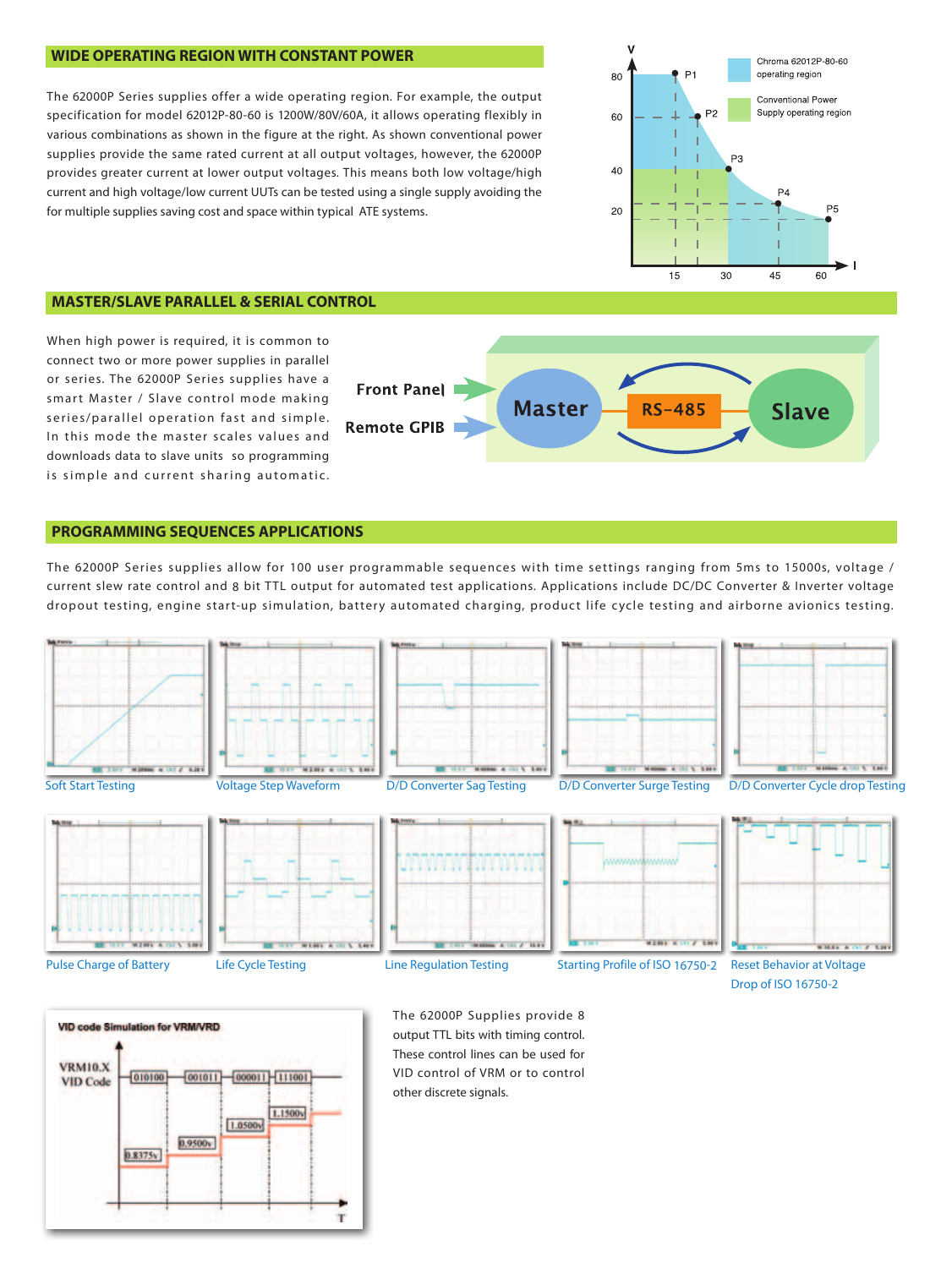# **PANEL DESCRIPTION**



| Display setting, readings and operating status                                                                                                                                                                 |
|----------------------------------------------------------------------------------------------------------------------------------------------------------------------------------------------------------------|
| Program the sequence                                                                                                                                                                                           |
| Set the system configuration                                                                                                                                                                                   |
| Set the output voltage                                                                                                                                                                                         |
| Set the output current limit                                                                                                                                                                                   |
| Set the data                                                                                                                                                                                                   |
| Adjust the V&I and set the parameter                                                                                                                                                                           |
|                                                                                                                                                                                                                |
| Enable or disable the output                                                                                                                                                                                   |
| Lock all settings                                                                                                                                                                                              |
| Connect the output cable to a UUT                                                                                                                                                                              |
| 1. LCD Display<br>2. PROG Key<br>3. CONFIG Key<br>4. VOLTAGE Key<br>5. CURRENT Key<br><b>6. NUMERIC Key</b><br>7. ROTARY Key<br>8. POWER Switch<br>9. OUTPUT Key<br>10. LOCK Key<br><b>11. OUTPUT Terminal</b> |

Note : 40V, 300V & 600V Model have no output terminal at the front panel.

# **Model : 62012P-80-60** 21  $12$   $13$   $14$   $15$   $16$   $12$   $21$   $18$   $19$   $20$   $20$   $21$  $O_{\text{RF}}$ ATE INC ė. ,,,,,,,,,,,,,,,,,,,, C€ ı **THING SAMPLE FRAMES**

| <b>12. OUTPUT Terminal</b>       | Connect the output cable to a UUT                                |
|----------------------------------|------------------------------------------------------------------|
| <b>13. Sense Terminal</b>        | Connect the UUT for voltage compensation                         |
| 14. System Fan                   |                                                                  |
| 15. Analog programming interface | For analog level to program and monitor output voltage & current |
| 16. System I/O port              | Send 8 bit TTL, DC-ON, fault output signal and remote inhibit    |
|                                  | and trigger input signal                                         |
| 17. GPIB Connector (Optional)    | GPIB & Ethernet (alternative)                                    |
| 18. RS-232 Connector             |                                                                  |
| 19. RS-485 Connector             | For master/slave control                                         |
| <b>20. AC Input Terminal</b>     |                                                                  |
| 21. USB Connector                |                                                                  |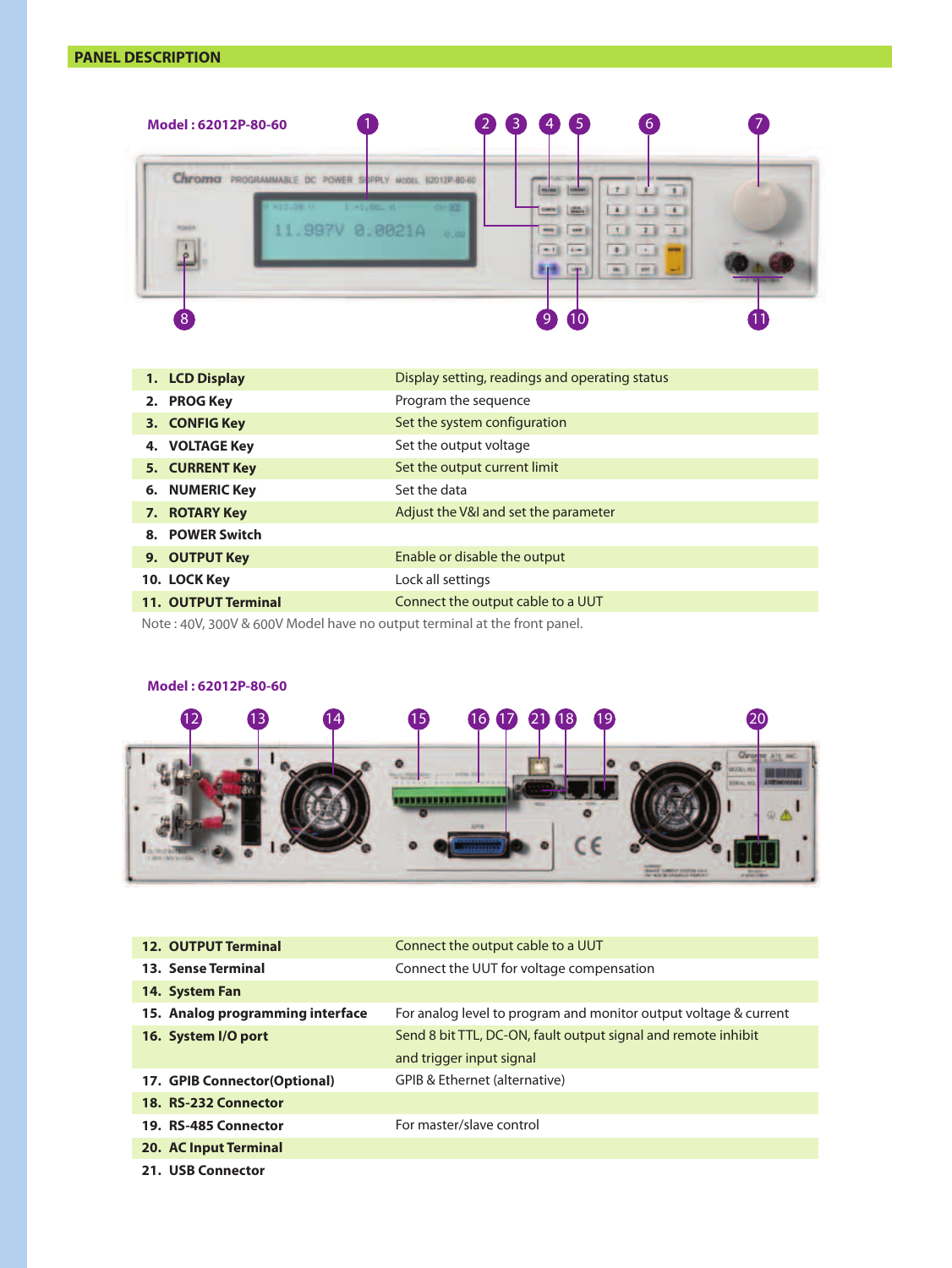| <b>Model</b>                               | 62006P-30-80                                 | 62006P-100-25                 | 62006P-300-8                  | 62012P-40-120                 | 62012P-80-60                  | 62012P-100-50                 |
|--------------------------------------------|----------------------------------------------|-------------------------------|-------------------------------|-------------------------------|-------------------------------|-------------------------------|
| <b>Output Ratings</b>                      |                                              |                               |                               |                               |                               |                               |
| <b>Output Voltage</b>                      | $0 - 30V$                                    | $0 - 100V$                    | $0 - 300V$                    | $0 - 40V$                     | $0 - 80V$                     | $0 - 100V$                    |
| <b>Output Current</b>                      | $0 - 80A$                                    | $0 - 25A$                     | $0 - 8A$                      | $0 - 120A$                    | $0 - 60A$                     | $0 - 50A$                     |
| <b>Output Power</b>                        | 600W                                         | 600W                          | 600W                          | 1200W                         | 1200W                         | 1200W                         |
| <b>Line Regulation</b>                     |                                              |                               |                               |                               |                               |                               |
| Voltage                                    | $0.01% + 2mV$                                | $0.01% + 6mV$                 | $0.01% + 18mV$                | $0.01% + 2mV$                 | $0.01\% + 8mV$                | $0.01\% + 10mV$               |
| Current                                    | $0.01% + 25mA$                               | $0.01% + 5mA$                 | $0.03% + 20mA$                | $0.01% + 25mA$                | $0.01% + 10mA$                | $0.01% + 12mA$                |
| <b>Load Regulation</b>                     |                                              |                               |                               |                               |                               |                               |
| Voltage                                    | $0.01% + 3mV$                                | $0.01\% + 10mV$               | $0.01\% + 50mV$               | $0.01% + 3mV$                 | $0.01% + 12mV$                | $0.01% + 18mV$                |
| Current                                    | $0.01% + 10mA$                               | $0.01% + 5mA$                 | $0.03% + 40mA$                | $0.01% + 10mA$                | $0.01% + 20mA$                | $0.01% + 28mA$                |
| <b>Voltage Measurement</b>                 |                                              |                               |                               |                               |                               |                               |
| Range                                      | 6V/30V                                       | 20V/100V                      | 60V/300V                      | 8V/40V                        | 16V/80V                       | 20V/100V                      |
| Accuracy                                   | $0.05\% + 0.05\%$ F.S.                       | $0.05\% + 0.05\%$ F.S.        | $0.05\% + 0.05\%$ F.S.        | $0.05\% + 0.05\%$ F.S.        | $0.05\% + 0.05\%$ F.S.        | $0.05\% + 0.05\%$ F.S.        |
| <b>Current Measurement</b>                 |                                              |                               |                               |                               |                               |                               |
| Range                                      | 16A/80A                                      | 5A/25A                        | 1.6A/8A                       | 24A / 120A                    | 12A/60A                       | 10A/50A                       |
| Accuracy                                   | $0.1\% + 0.2\%$ F.S.                         | $0.1\% + 0.2\%$ F.S.          | $0.1\% + 0.1\%$ F.S.          | $0.1\% + 0.1\%$ F.S           | $0.1\% + 0.1\%$ F.S.          | $0.1\% + 0.1\%$ F.S.          |
| Output Noise (0 ~ 20MHz)                   |                                              |                               |                               |                               |                               |                               |
| Voltage Ripple (P-P)                       | 60 mV                                        | 85 mV                         | 180 mV                        | 90 mV                         | 100 mV                        | 100 mV                        |
| Voltage Ripple (rms)                       | 8 mV                                         | $10 \text{ mV}$               | 90 mV                         | $10 \text{ mV}$               | $10 \text{ mV}$               | 15 mV                         |
| Current Ripple (rms)                       | 60 mA                                        | 10 mA                         | 60 mA                         | 120 mA                        | 30 mA                         | 20 mA                         |
| <b>OVP Adjustment Range</b>                | 110% of Vset to                              | 110% of Vset to               | 110% of Vset to               | 110% of Vset to               | 110% of Vset to               | 110% of Vset                  |
|                                            | 110% of Vmax                                 | 110% of Vmax                  | 110% of Vmax                  | 110% of Vmax                  | 110% of Vmax                  | to 110% of Vmax               |
| <b>Slew Rate Range</b>                     |                                              |                               |                               |                               |                               |                               |
| Voltage (with USB)                         | $0.001V - 5V/ms$                             | $0.001V - 10V/ms$             | $0.01V - 10V/ms$              | $0.001V - 5V/ms$              | $0.001V - 10V/ms$             | $0.001V - 10V/ms$             |
| Current (with USB)                         | $0.001A - 1A/ms$                             | $0.001A - 1A/ms$              | $0.001A - 1A/ms$              | $0.001A - 1A/ms$              | $0.001A - 1A/ms$              | $0.001A - 1A/ms$              |
| <b>Programming Response Time (Typical)</b> |                                              |                               |                               |                               |                               |                               |
| Rise Time (Full & No Load)                 | 6 ms                                         | 10 <sub>ms</sub>              | 30 <sub>ms</sub>              | 8 <sub>ms</sub>               | 8 <sub>ms</sub>               | 10 <sub>ms</sub>              |
| <b>Fall Time</b>                           | 350ms(max)                                   | 300 ms(max)                   | $2.5$ s(max)                  | $460$ ms(max)                 | $240 \text{ ms}(\text{max})$  | 300 ms(max)                   |
| <b>Efficiency</b>                          | 0.75                                         | 0.75                          | 0.75                          | 0.8                           | 0.8                           | 0.8                           |
| Drift (8 hours)                            |                                              |                               |                               |                               |                               |                               |
| Voltage                                    | 0.02% of Vmax                                | 0.02% of Vmax                 | 0.02% of Vmax                 | 0.02% of Vmax                 | 0.02% of Vmax                 | 0.02% of Vmax                 |
| Current                                    | $0.04\%$ of Imax                             | $0.04\%$ of Imax              | $0.04\%$ of Imax              | $0.04\%$ of Imax              | $0.04\%$ of Imax              | $0.04\%$ of Imax              |
| <b>Temperature Coefficient</b>             |                                              |                               |                               |                               |                               |                               |
| Voltage                                    | 0.02% of Vmax/°C                             | 0.02% of Vmax/°C              | 0.02% of Vmax/°C              | 0.02% of Vmax/°C              | 0.02% of Vmax/°C              | 0.02% of Vmax/°C              |
| Current                                    | 0.04% of Imax/°C                             | $0.04\%$ of Imax/ $\degree$ C | $0.04\%$ of Imax/ $\degree$ C | $0.04\%$ of Imax/ $\degree$ C | $0.04\%$ of Imax/ $\degree$ C | $0.04\%$ of Imax/ $\degree$ C |
| <b>Transient Response Time</b>             | 3 <sub>ms</sub>                              | 3 <sub>ms</sub>               | 3 <sub>m</sub>                | 3 <sub>m</sub>                | 3 <sub>m</sub>                | 3 <sub>m</sub>                |
| 10 % step change                           | 150 mV                                       | 180 mV                        | 600 mV                        | 150 mV                        | 250 mV                        | 250 mV                        |
| Voltage limit @ Series Mode                | <b>150V</b>                                  | 500V                          | 800V                          | 200V                          | 400V                          | 500V                          |
| <b>AC Input Voltage Ranges</b>             | 95 to 250Vac                                 | 95 to 250Vac                  | 95 to 250Vac                  | 95 to 250Vac                  | 95 to 250Vac                  | 95 to 250Vac                  |
| <b>Operating Temperature</b>               | $0 - 40^{\circ}$ C                           | $0 - 40^{\circ}$ C            | $0 - 40^{\circ}$ C            | $0 - 40^{\circ}$ C            | $0 - 40^{\circ}$ C            | $0 - 40^{\circ}C$             |
| Dimension (H x W x D)                      | 89 x 430 x 425 mm / 3.5 x 16.93 x 16.73 inch |                               |                               |                               |                               |                               |
| Weight                                     | 12kg / 26.43 lbs                             | 12.1 kg / 26.65 lbs           | 11.2 kg / 24.67 lbs           | 12kg / 26.43 lbs              | 13 kg / 28.63 lbs             | 12.1 kg / 26.65 lbs           |

All specifications are subject to change without notice. Please visit our website for the most up to date specifications.

# **SOFTPANEL**



**THE TELL**  $-2.5$ wwww 12 g 쁜 ment of



ISO 16750-2 4.5.1 Momentary Drop In Supply Voltage

ISO 16750-2 4.5.3 Starting Profile 62050P-100-100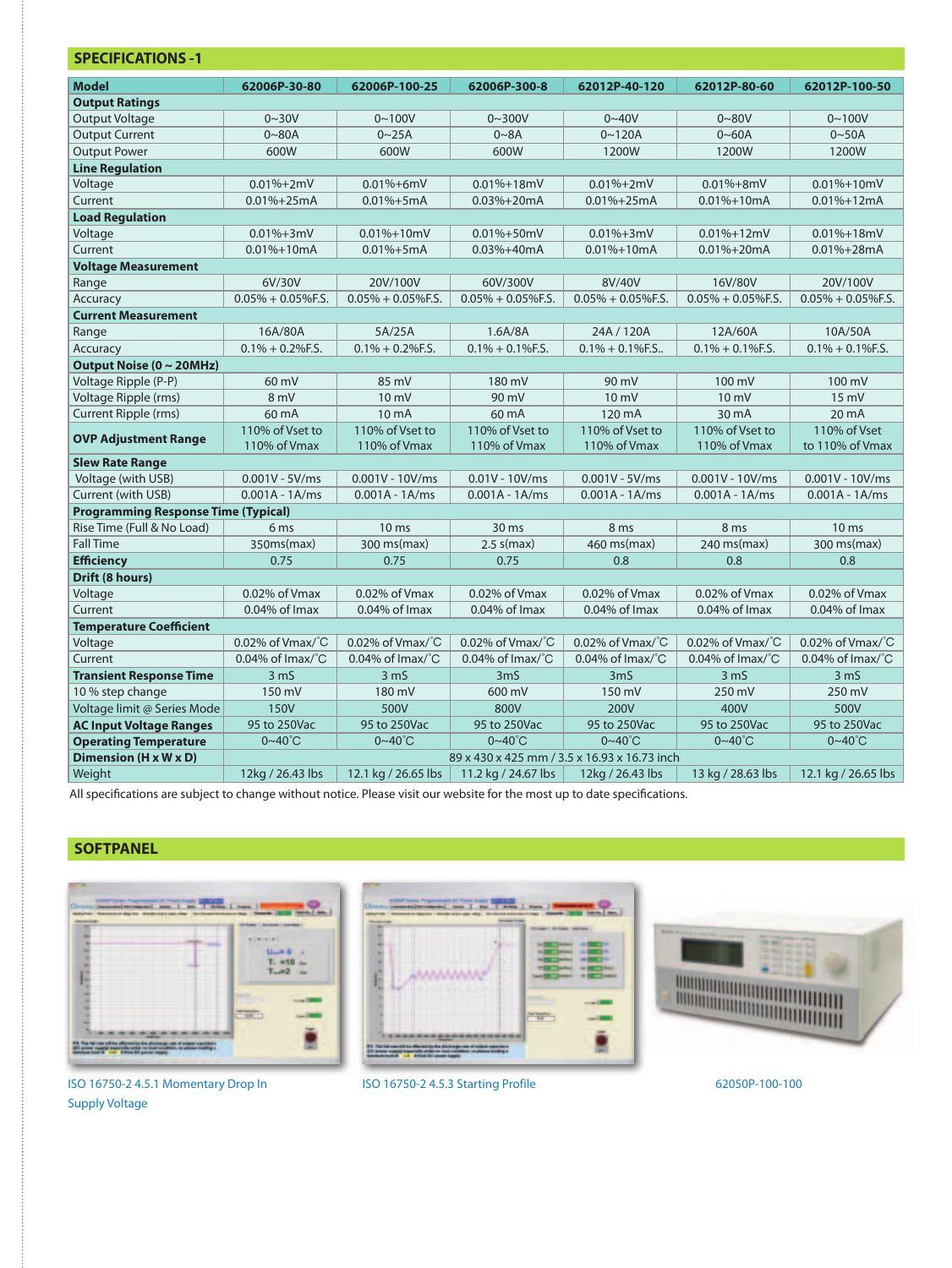| SPELIFILAHUNS -Z                           |                                              |                                 |                                                                            |                                 |                                    |                                                                                                          |
|--------------------------------------------|----------------------------------------------|---------------------------------|----------------------------------------------------------------------------|---------------------------------|------------------------------------|----------------------------------------------------------------------------------------------------------|
| <b>Model</b>                               | 62012P-600-8                                 | 62024P-40-120                   | 62024P-80-60                                                               | 62024P-100-50                   | 62024P-600-8                       | 62050P-100-100                                                                                           |
| <b>Output Ratings</b>                      |                                              |                                 |                                                                            |                                 |                                    |                                                                                                          |
| <b>Output Voltage</b>                      | $0 - 600V$                                   | $0 - 40V$                       | $0 - 80V$                                                                  | $0 - 100V$                      | $0 - 600V$                         | $0 - 100V$                                                                                               |
| <b>Output Current</b>                      | 0~8A                                         | $0 - 120A*1$                    | $0 - 60A$                                                                  | $0 - 50A$                       | 0~8A                               | $0 - 100A$                                                                                               |
| <b>Output Power</b>                        | 1200W                                        | 1200~2400W*1                    | 2400W                                                                      | 2400W                           | 2400W                              | 5000W                                                                                                    |
| <b>Line Regulation</b>                     |                                              |                                 |                                                                            |                                 |                                    |                                                                                                          |
| Voltage                                    | $0.01\% + 18mV$                              | $0.01\% + 2mV$                  | $0.01% + 8mV$                                                              | $0.01\% + 10mV$                 | $0.01\% + 18mV$                    | $0.01% + 8mV$                                                                                            |
| Current                                    | $0.03% + 20mA$                               | $0.01% + 25mA$                  | $0.01% + 10mA$                                                             | $0.01% + 12mA$                  | $0.03% + 20mA$                     | $0.01% + 24mA$                                                                                           |
| <b>Load Regulation</b>                     |                                              |                                 |                                                                            |                                 |                                    |                                                                                                          |
| Voltage                                    | $0.01\% + 50mV$                              | $0.01\% + 3mV$                  | $0.01\% + 12mV$                                                            | $0.01\% + 18mV$                 | $0.01\% + 50mV$                    | $0.01\% + 12mV$                                                                                          |
| Current                                    | $0.03% + 40mA$                               | $0.01% + 10mA$                  | $0.01% + 20mA$                                                             | $0.01% + 28mA$                  | $0.03% + 40mA$                     | $0.01\% + 56mA$                                                                                          |
| <b>Voltage Measurement</b>                 |                                              |                                 |                                                                            |                                 |                                    |                                                                                                          |
| Range                                      | 120V/600V                                    | 8V / 40V                        | 16V/80V                                                                    | 20V/100V                        | 120V / 600V                        | 20V/100V                                                                                                 |
| Accuracy                                   | 0.05%+0.05%F.S.                              | 0.05%+0.05%F.S.                 | 0.05%+0.05%F.S.                                                            | 0.05%+0.05%F.S.                 | 0.05%+0.05%F.S.                    | 0.05%+0.05%F.S.                                                                                          |
| <b>Current Measurement</b>                 |                                              |                                 |                                                                            |                                 |                                    |                                                                                                          |
| Range                                      | 1.6A/8A                                      | 24A / 120A                      | 12A/60A                                                                    | 10A/50A                         | 1.6A / 8A                          | 20A/100A                                                                                                 |
| Accuracy                                   | $0.1\% + 0.1\%$ F.S.                         | $0.1\% + 0.1\%$ F.S.            | $0.1\% + 0.1\%$ F.S.                                                       | $0.1\% + 0.1\%$ F.S.            | $0.1\% + 0.1\%$ F.S.               | $0.1\% + 0.1\%$ F.S.                                                                                     |
| Output Noise (0 ~ 20MHz)                   |                                              |                                 |                                                                            |                                 |                                    |                                                                                                          |
| Voltage Ripple (P-P)                       | 180 mV                                       | 90 mV                           | $100 \text{ mV}$                                                           | 100 mV                          | 180 mV                             | 50 mV                                                                                                    |
| Voltage Ripple (rms)                       | 90 mV                                        | 10 mV                           | $10 \text{ mV}$                                                            | $15 \text{ mV}$                 | 90 mV                              | 15 mV                                                                                                    |
| Current Ripple (rms)                       | 60 mA                                        | 120 mA                          | 30 mA                                                                      | 20 mA                           | 60 mA                              | 40 mA                                                                                                    |
|                                            | 110% of Vset                                 | 110% of Vset                    | 110% of Vset                                                               | 110% of Vset                    | 110% of Vset                       | 110% of Vset                                                                                             |
| <b>OVP Adjustment Range</b>                | to 110% of Vmax                              | to 110% of Vmax                 | to 110% of Vmax                                                            | to 110% of Vmax                 | to 110% of Vmax                    | to 110% of Vmax                                                                                          |
| <b>Slew Rate Range</b>                     |                                              |                                 |                                                                            |                                 |                                    |                                                                                                          |
| Voltage (with USB)                         | $0.01V - 10V/ms$                             | $0.001V - 5V/ms$                | $0.001V - 10V/ms$                                                          | $0.001V - 10V/ms$               | $0.01V - 10V/ms$                   | $0.001V - 10V/ms$                                                                                        |
| Current (with USB)                         | $0.001A - 1A/ms$                             | $0.001A - 1A/ms$                | $0.001A - 1A/ms$                                                           | $0.001A - 1A/ms$                | $0.001A - 1A/ms$                   | $0.001A - 2A/ms$                                                                                         |
| <b>Programming Response Time (Typical)</b> |                                              |                                 |                                                                            |                                 |                                    |                                                                                                          |
| Rise Time (Full & No Load)                 | 60 ms                                        | 8 ms                            | 8 ms                                                                       | 10 <sub>ms</sub>                | 60 ms                              | 10 <sub>ms</sub>                                                                                         |
| <b>Fall Time</b>                           | $5 \s(max)$                                  | 460ms(max)                      | 240 ms(max)                                                                | 300 ms(max)                     | $5 \text{ s(max)}$                 | 850 ms(max)                                                                                              |
| <b>Efficiency</b>                          | 0.8                                          | 0.85                            | 0.85                                                                       | 0.85                            | 0.85                               | 0.85                                                                                                     |
| Drift (8 hours)                            |                                              |                                 |                                                                            |                                 |                                    |                                                                                                          |
| Voltage                                    | 0.02% of Vmax                                | 0.02% of Vmax                   | 0.02% of Vmax                                                              | 0.02% of Vmax                   | 0.02% of Vmax                      | 0.02% of Vmax                                                                                            |
| Current                                    | $0.04\%$ of Imax                             | $0.04\%$ of Imax                | $0.04\%$ of Imax                                                           | $0.04\%$ of Imax                | $0.04\%$ of Imax                   | $0.04\%$ of Imax                                                                                         |
| <b>Temperature Coefficient</b>             |                                              |                                 |                                                                            |                                 |                                    |                                                                                                          |
| Voltage                                    | $0.02\%$ of                                  | $0.02\%$ of                     | $0.02\%$ of Vmax/ $^{\circ}$ C                                             | $0.02\%$ of Vmax/ $^{\circ}$ C  | $0.02\%$ of                        | $0.02\%$ of Vmax/ $^{\circ}$ C                                                                           |
|                                            | Vmax/C                                       | Vmax/C                          |                                                                            |                                 | $Vmax$ <sup><math>c</math></sup> C |                                                                                                          |
| Current                                    | $0.04\%$ of Imax/ $\degree$ C                | 0.04% of Imax/°C                | $0.04\%$ of Imax/ $^{\circ}$ C                                             | $0.04\%$ of Imax/ $\degree$ C   | $0.04\%$ of Imax/ $^{\circ}$ C     | $0.04\%$ of Imax/ $^{\circ}$ C                                                                           |
| <b>Transient Response Time</b>             | 3 <sub>m</sub>                               | 3 <sub>m</sub>                  | 3 <sub>m</sub>                                                             | 3 <sub>m</sub>                  | 3 <sub>m</sub>                     | 3 <sub>m</sub>                                                                                           |
| 10 % step change                           | 600 mV                                       | 150 mV                          | 250 mV                                                                     | 250 mV                          | 600mV                              | 250 mV                                                                                                   |
| Voltage limit @ Series<br>Mode             | 800V                                         | 200V                            | 400V                                                                       | 500V                            | 800V                               | 500V                                                                                                     |
| <b>AC Input Voltage Ranges</b>             | 95 to 250Vac                                 | 190 to 250Vac<br>(single phase) | 190 to 250Vac<br>(single phase)                                            | 190 to 250Vac<br>(single phase) | 190 to 250Vac<br>(single phase)    | 190 to 250Vac<br>(3 phase 4 wire, Delta connection)<br>or 342 to 440Vac<br>(3phase 5 wire, Y connection) |
| <b>Operating Temperature</b>               | $0 - 40^{\circ}$ C                           | $0 - 40^{\circ}C$               | $0 - 40^{\circ}$ C                                                         | $0 - 40^{\circ}C$               | $0 - 40^{\circ}C$                  | $0 - 40^{\circ}C$                                                                                        |
| Dimensions (H x W x D)                     | 89 x 430 x 425 mm / 3.5 x 16.93 x 16.73 inch |                                 |                                                                            |                                 | 176 x 428 x 566 mm /               |                                                                                                          |
|                                            |                                              |                                 |                                                                            |                                 |                                    | 6.93 x 16.85 x 22.28 inch                                                                                |
| Weight                                     |                                              |                                 | 11.2 kg / 24.67lbs 13 kg / 28.63 lbs 12.2 kg / 26.87 lbs 13 kg / 28.63 lbs |                                 | 13 kg / 28.63 lbs                  | 28 kg / 61.67 lbs                                                                                        |

All specifications are subject to change without notice. Please visit our website for the most up to date specifications.

Note \*1 : The max. power limit of 2400W is under output voltage 22V~40V, and see the diagram below for operating power envelope.

### **ORDERING INFORMATION**

**SPECIFICATIONS -2**

**62006P-30-80:** Programmable DC Power Supply, 30V/80A/600W **62006P-100-25:** Programmable DC Power Supply, 100V/25A/600W **62006P-300-8:** Programmable DC Power Supply, 300V/8A/600W **62012P-40-120:** Programmable DC Power Supply, 40V/120A/1200W **62012P-80-60:** Programmable DC Power Supply, 80V/60A/1200W **62012P-100-50:** Programmable DC Power Supply, 100V/50A/1200W **62012P-600-8:** Programmable DC Power Supply, 600V/8A/1200W **62024P-40-120:** Programmable DC Power Supply, 40V/120A/2400W **62024P-80-60:** Programmable DC Power Supply, 80V/60A/2400W **62024P-100-50:** Programmable DC Power Supply, 100V/50A/2400W **62024P-600-8:** Programmable DC Power Supply, 600V/8A/2400W **62050P-100-100:** ProgrammableDC Power Supply, 100V/100A/5000W **A620004:** GPIB Interface for Model 62000P Series **A620006:** Rack mounting kit for Model 62000P Series (2U model) **A620009:** Softpanel for 62000P Series **A620015:** Rack mounting kit for Model 62050P-100-100 **A620023:** Ethernet/LXI Interface for Model 62000P Series

#### **Model 62024P-40-120**